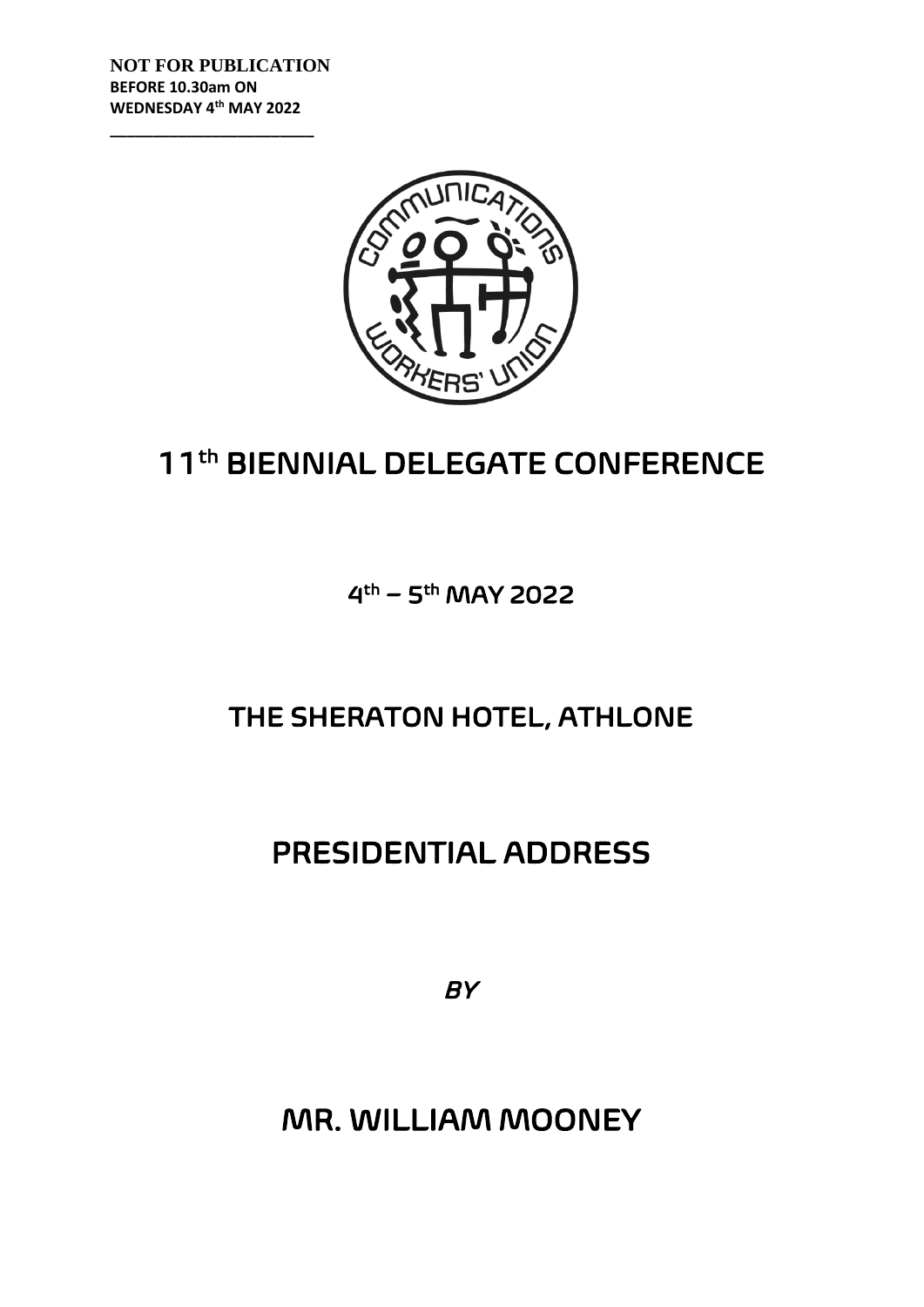DISTINGUISHED GUESTS, VICE-PRESIDENT, OFFICERS, DELEGATES, OBSERVERS AND FRIENDS, IT GIVES ME GREAT PLEASURE TO WELCOME YOU ALL TO THE SHERATON HOTEL, ATHLONE FOR THIS, THE ELEVENTH BIENNIAL CONFERENCE OF THE COMMUNICATIONS WORKERS' UNION.

OUR BIENNIAL CONFERENCE IS TAKING PLACE DURING EXTRAORDINARILY DIFFICULT TIMES. AFTER SO MANY YEARS OF UNCERTAINTY WITH BREXIT, WE HAVE IN THE PAST TWO YEARS, HAD TO ENDURE THE TRAUMA OF THE COVID-19 PANDEMIC. THIS PERIOD HAS BROUGHT SO MUCH GRIEF AND SADNESS TO MANY PEOPLE, NOT LEAST, THROUGH JOB LOSS, ILLNESS, HOSPITALISATION, LASTING SIDE EFFECTS OR SLOW RECOVERY, AND UNFORTUNATELY, THE SAD LOSS OF DEARLY BELOVED RELATIVES AND FRIENDS. ON BEHALF OF THE CWU, I OFFER MY SINCERE SYMPATHIES TO ALL WHO HAVE SUFFERED THE LOSS OF A RELATIVE OR FRIEND.

TODAY WE ARE WITNESSING A HORRIBLE WAR, WAGED ON THE INNOCENT PEOPLE OF UKRAINE, FOLLOWING THE ILLEGAL RUSSIAN INVASION OF THAT SOVEREIGN COUNTRY. THIS COWARDLY ACT OF AN AUTOCRATIC BULLY IS AN ABUSE OF HIS POWER AS PRESIDENT, TO IMPOSE DEATH AND DESTRUCTION ON THE CITIZENS OF UKRAINE. AND FOR WHAT PURPOSE?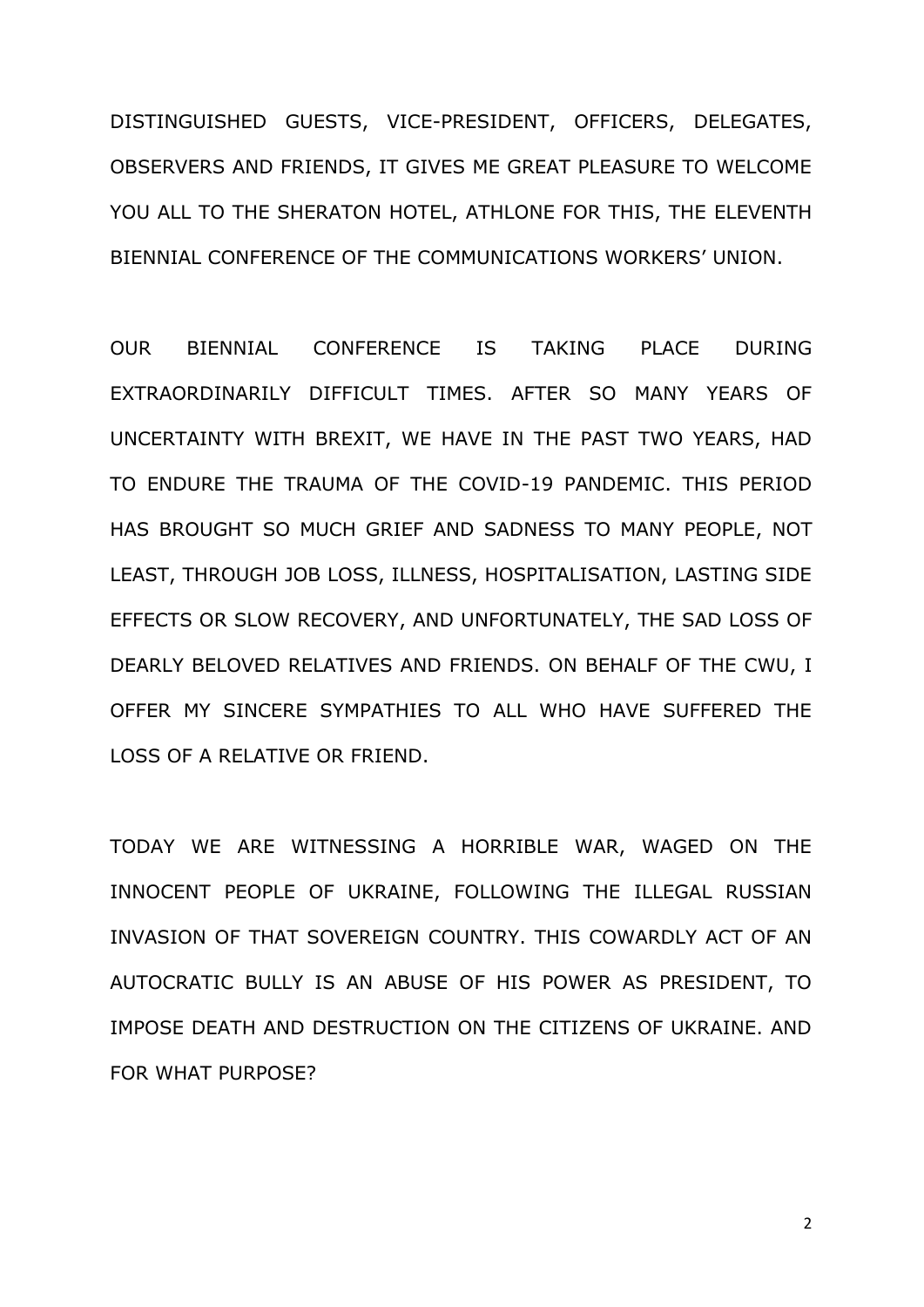THE IRISH PEOPLE HAVE ACTED IN SOLIDARITY AND GENEROSITY TO ASSIST IN ALLEVIATING THE HUMANITARIAN DISASTER. THE CWU HAS A PROVEN TRACK RECORD OF PROVIDING HUMANITARIAN AID AND IS CONTINUING ITS GOOD WORK WITH OUR SISTER UNION, CWU UK, WITH THE GENEROUS SUPPORT OF AN POST AND EIR. WE HAVE ALSO DONATED FIFTY THOUSAND EUROS TO THE INTERNATIONAL RED CROSS.

WHICH BRINGS ME ON TO WHERE WE, AS WORKERS, TRADE UNIONISTS AND CITIZENS, ARE GOING IN THE FUTURE. AS I MENTIONED EARLIER, WE ARE LIVING IN EXTRAORDINARY TIMES. HOWEVER, THE COMMUNICATIONS WORKERS' UNION AND ITS MEMBERS HAVE WORKED TIRELESSLY IN THE NATIONAL INTEREST, MAINTAINING ESSENTIAL SERVICES, KEEPING COMMUNITIES CONNECTED. WE EMERGE WITH PRIDE, REINVIGORATED TO FACE NEW CHALLENGES IN A RENEWED SPIRIT OF SOLIDARITY AND PURPOSE.

MOVING TO THE COMMUNICATIONS SECTOR AND COMPANIES WHERE WE REPRESENT WORKERS, WE HAVE DEALT WITH HUGE CHANGE, SUCCESSFULLY PROTECTING AND IMPROVING MEMBERS' PAY AND WORKING CONDITIONS IN COMPANIES WHERE WE HAVE COLLECTIVE AGREEMENTS. TOGETHER IT IS EASIER.

THE ACCELERATED CHANGING MAIL PRODUCT PROFILE AND REDUCED CASH TRANSACTIONS AT POST OFFICES, TOGETHER WITH THE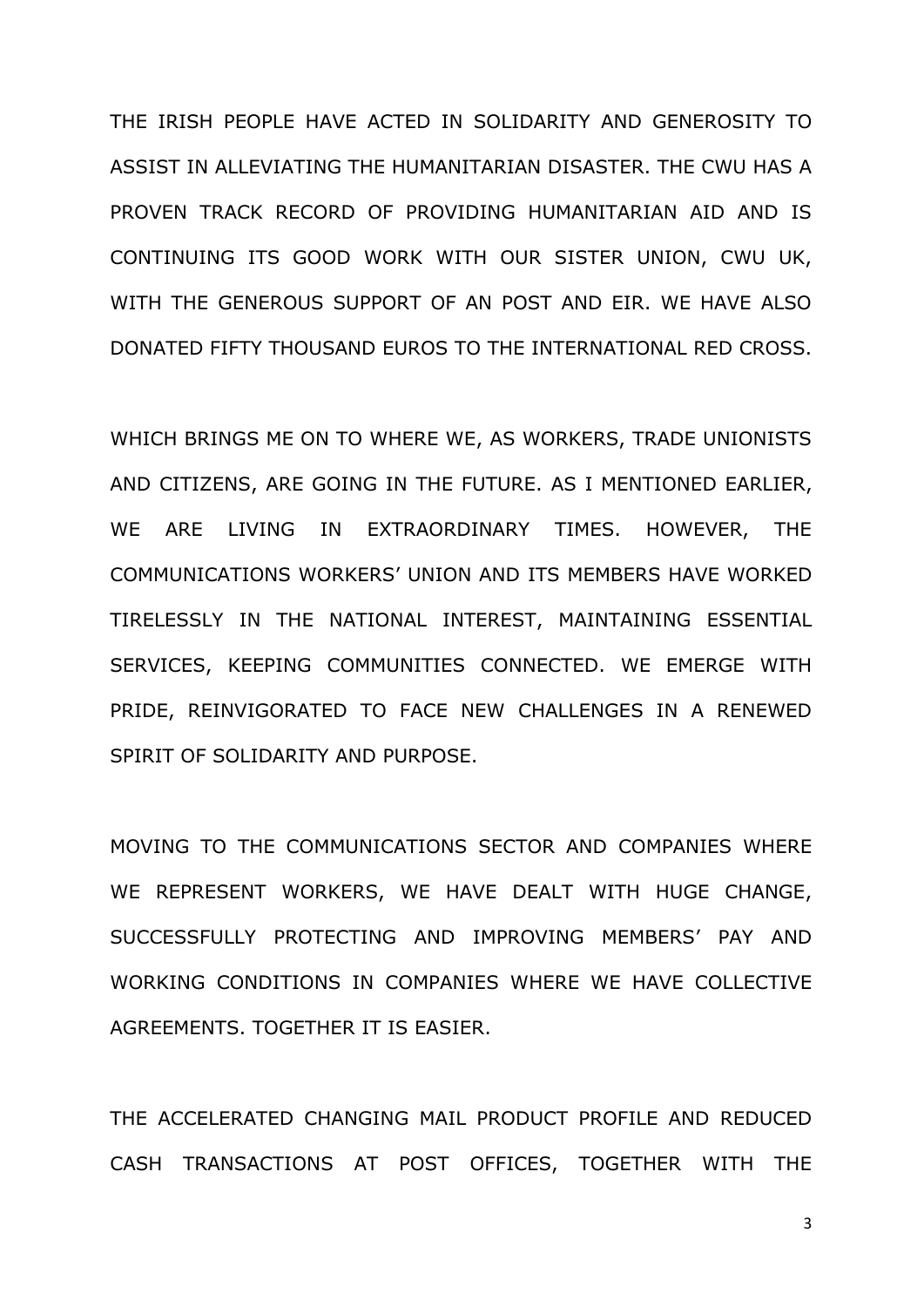FINANCIAL IMPACT OF COVID, HAVE PLACED A HUGE BURDEN ON THE FINANCES OF AN POST. SUSTAINABILITY OF THE COMPANY WILL BE DIFFICULT WITHOUT THE SUPPORT AND COMMITMENT OF THE SHAREHOLDERS, WITH GOVERNMENT OBLIGED TO PROTECT AND MAINTAIN VALUED AND NECESSARY PUBLIC SERVICES.

LIKEWISE, IN THE ECOMMS COMPANIES, OUR MEMBERS' WORLD OF WORK CONTINUES TO CHANGE AT A RAPID PACE. THE NEW CHANGE AGREEMENT WE HAVE SEEN, PARTICULARLY IN THE CALL CENTRE INDUSTRY, HAS IMPROVED OUR MEMBERS' EARNINGS, WHILE THE NETWORKS OUR MEMBERS WORK ON CONTINUE TO SHIFT FROM COPPER TO FIBRE, WHICH CREATES CHALLENGES AND OPPORTUNITIES FOR THE WORKERS WE REPRESENT ACROSS THE INDUSTRY.

IN THE SECTORAL CONFERENCES WE WILL EXAMINE IN GREATER DETAIL THE ISSUES OF CONCERN TO MEMBERS ACROSS THE COMMUNICATIONS INDUSTRY, MANY OF WHOM ARE REELING FROM THE EFFECTS OF INFLATION, TRANSLATED INTO AN ESCALATING COST OF LIVING.

WHILE THE CWU HAS SECURED SIGNIFICANT PAY INCREASES FOR MEMBERS ACROSS THE SECTOR, UNLESS GOVERNMENT ENGAGES POSITIVELY WITH ICTU TO OFFSET THE WORST EFFECTS OF INFLATION, HIGHER PAY INCREASES WILL BE REQUIRED.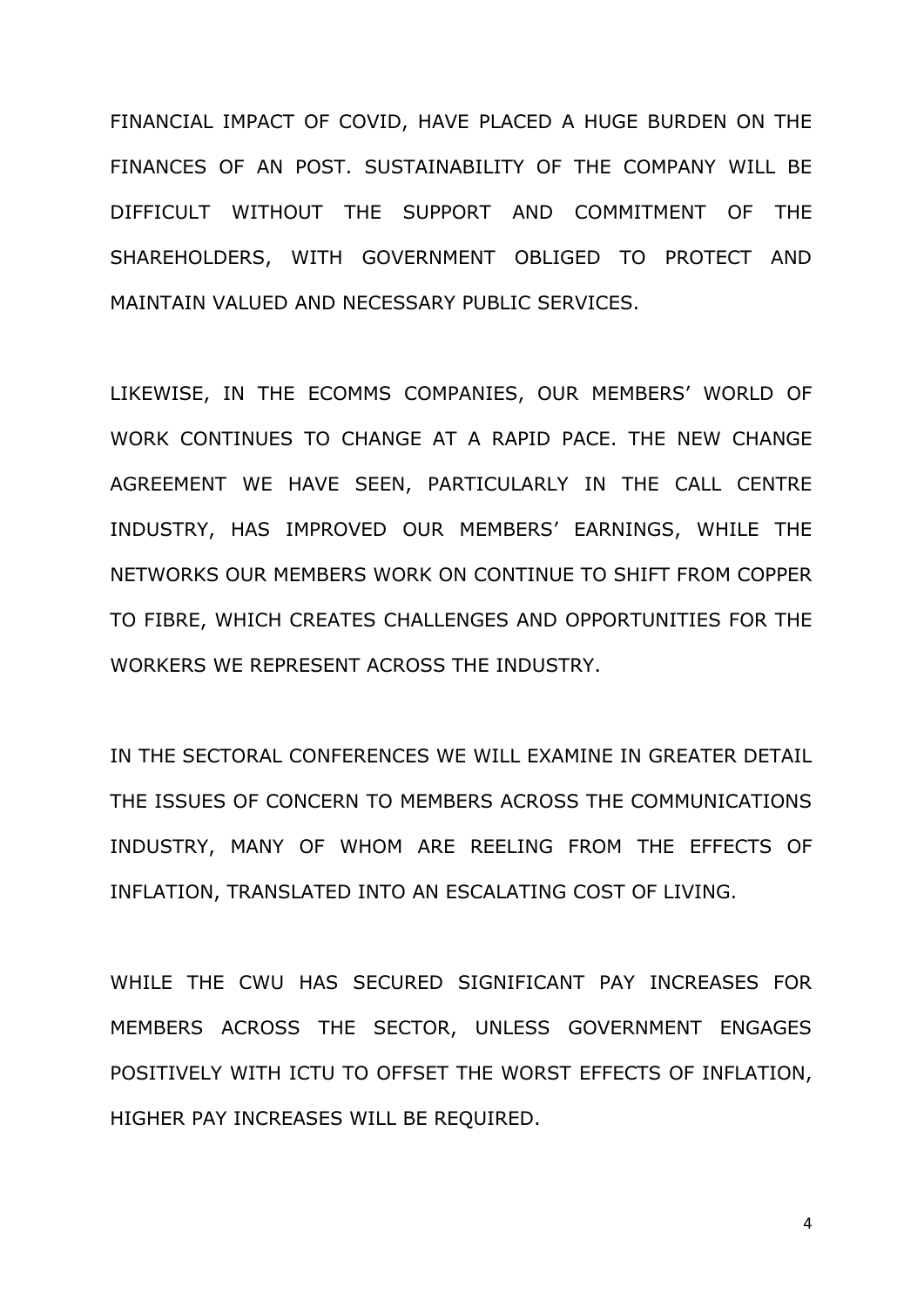WE, AS A UNION, HAVE ALSO DEMONSTRATED OUR ABILITY TO SUCCESSFULLY DEAL WITH TECHNOLOGICAL ADVANCES AND THEIR IMPACT ON OUR MEMBERS. IN THIS SHIFTING LANDSCAPE, IT IS ESSENTIAL THAT WE CONTINUE TO ORGANISE AND RECRUIT. WE SEE COMRADES IN COMPANIES SUCH AS FACEBOOK, AMAZON, GOOGLE AND OTHERS, NOW BEGINNING TO WAKE UP TO THE VALUE OF UNIONS, WHERE THE CHALLENGES ARE NOT AS DAUNTING WHEN FACED COLLECTIVELY.

IT ALWAYS AMAZES ME WHEN I HEAR PEOPLE SAY *"WHAT COULD A UNION EVER DO FOR ME?"*; WELL, THE ANSWER IS IN THE REACTION OF THESE BILLIONAIRE-OWNED MULTINATIONAL COMPANIES TO THE ATTEMPTS BY THEIR EMPLOYEES TO ORGANISE AND JOIN UNIONS. THEY SPEND MILLIONS TO FIGHT UNIONS GAINING A FOOTHOLD IN THEIR COMPANIES, BECAUSE IT IS RECOGNISED THAT UNIONS IMPROVE TERMS AND CONDITIONS OF EMPLOYMENT FOR THEIR MEMBERS AND REDUCE INEQUALITY IN SOCIETY.

THE TRADE UNION MOVEMENT, OF WHICH OUR UNION WILL PLAY ITS PART, MUST WORK TO ENSURE THAT THE USE OF SO-CALLED "GIG ECONOMY" EMPLOYMENT PRACTICES ARE NOT TOLERATED TO UNDERMINE GOOD EMPLOYERS OR WORKERS' PAY AND CONDITIONS. WE MUST HOLD GOVERNMENT ACCOUNTABLE FOR ENSURING ROGUE EMPLOYMENT PRACTICES ARE PROHIBITED BY LEGISLATION.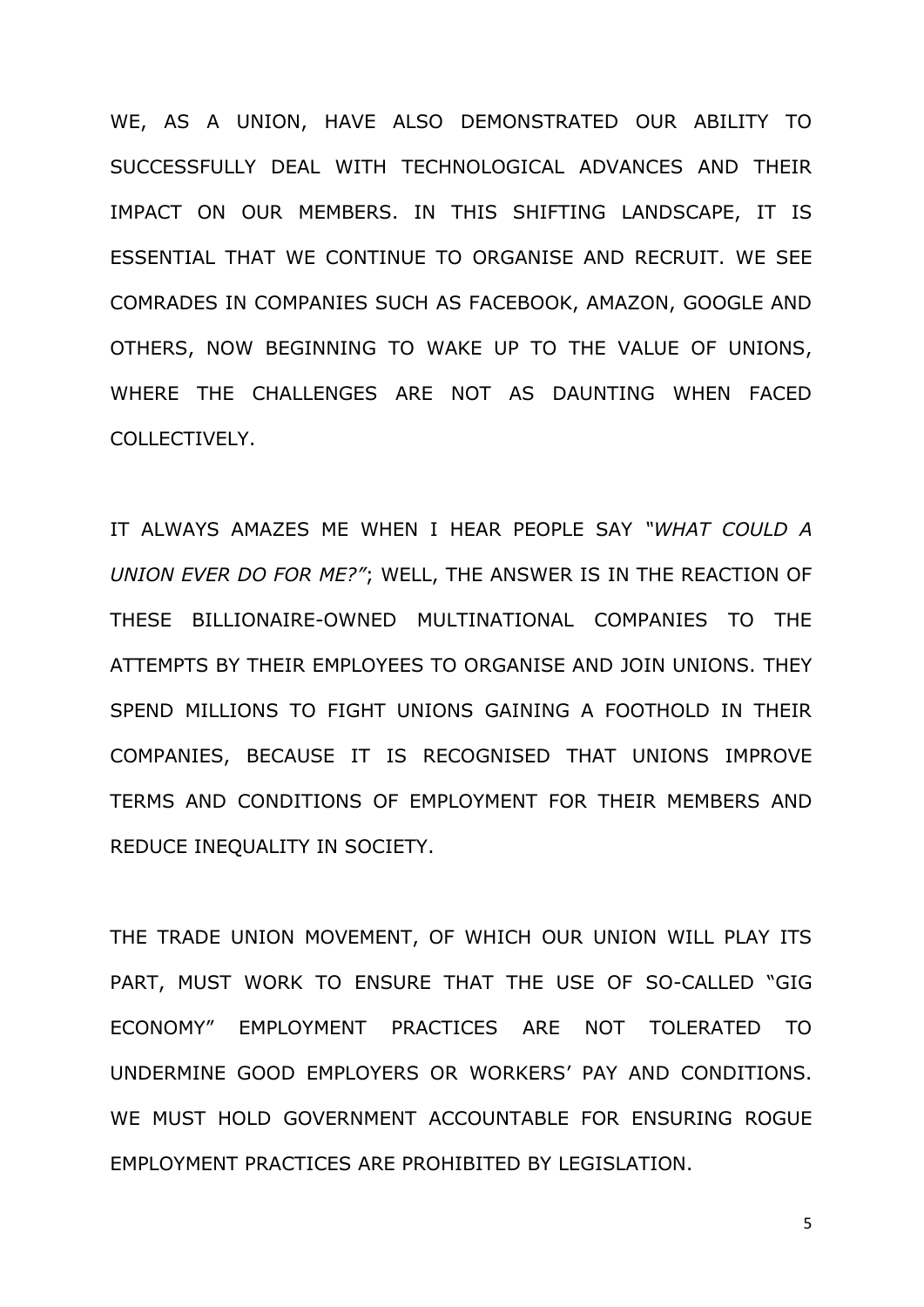WHILE I MAY AGREE THAT BREXIT, THE COVID PANDEMIC, THE UKRAINE WAR AND INFLATION, ARE ADDED BURDENS FOR THIS GOVERNMENT TO MANAGE, THE FACT IS THAT MANY OF THE ISSUES IN IRISH SOCIETY TODAY PRE-DATE ALL OF THE ABOVE AND RESULT DIRECTLY FROM GOVERNMENT POLICY. PROBLEMS OF HOUSING, RENT, LONG WAITING LISTS IN OUR HEALTH SERVICE, LACK OF SUPPORTS FOR THOSE WITH DISABILITIES, A MENTAL HEALTH SYSTEM THAT IS NOT FIT FOR PURPOSE TO NAME A FEW; THIS GOVERNMENT HAS CONTINUOUSLY UNDER-INVESTED IN NECESSARY PUBLIC SERVICES THAT WORKERS AND FAMILIES DEPEND ON, AND INSTEAD OUTSOURCES THESE SERVICES, ESSENTIALLY SUBSIDISING THE PROFITS OF PRIVATE LANDLORDS AND COMPANIES.

A CHANGE IN DIRECTION BY GOVERNMENT IS REQUIRED WHICH SHOULD BE APPROACHED IN THE VERY SAME MANNER AS THAT TO THE PANDEMIC. WHAT WAS ALWAYS HERALDED AS NOT POSSIBLE, PROVED VERY POSSIBLE WHEN THE POLITICAL WILL WAS THERE. ICTU HAS LED THE WAY BY BEING THE VOICE OF WORKERS AND SOCIETY GENERALLY, SETTING OUT THE PATHWAY IN ITS POLICY DOCUMENT *NO GOING BACK*. IN THE ABSENCE OF A RADICAL POLICY SHIFT TOWARDS OUR AGENDA, WE SHOULD ADVOCATE SUPPORT FOR PARTIES AND CANDIDATES THAT ARE COMMITTED TO OUR DEMANDS AT THE NEXT ELECTION.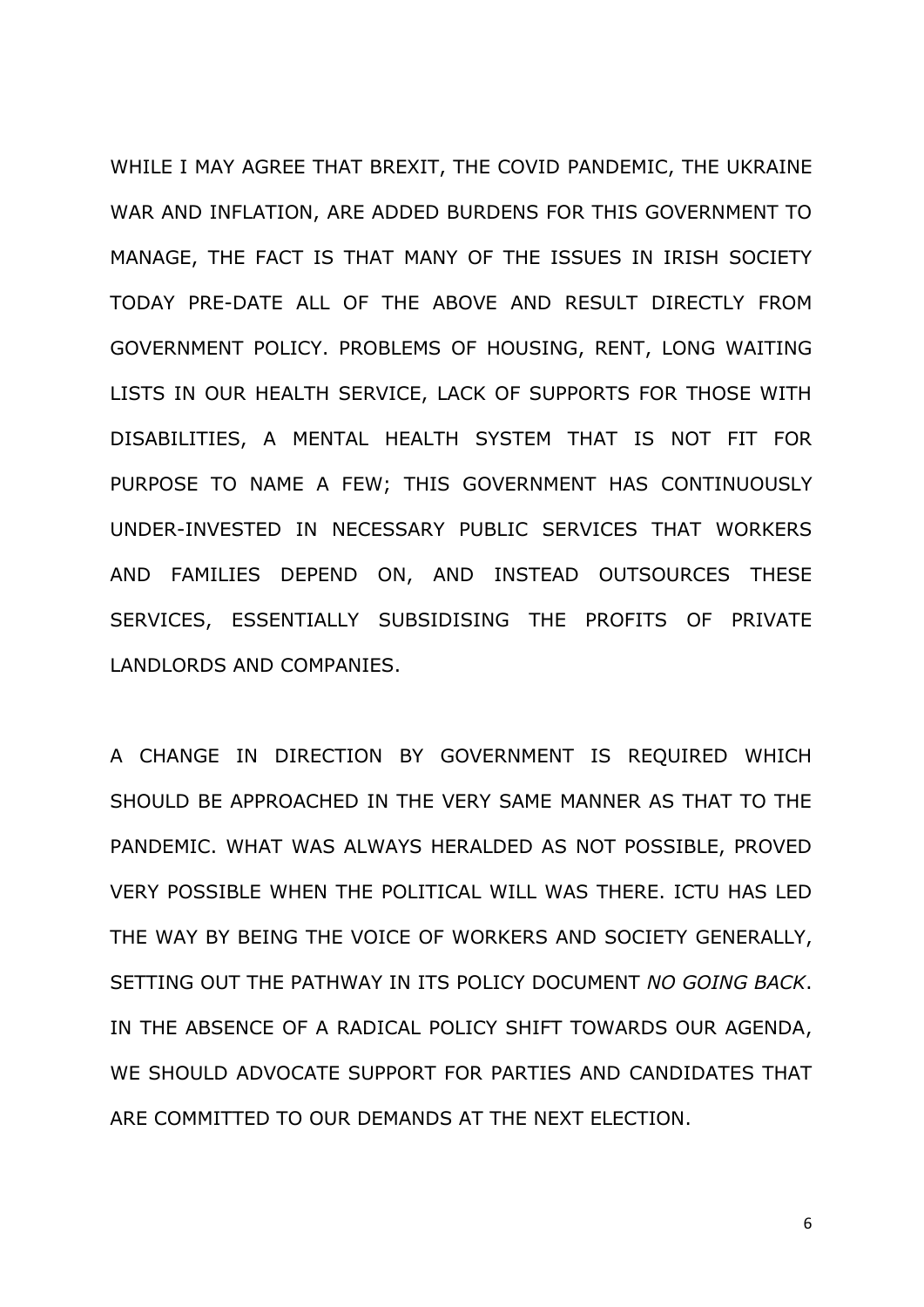THE COMMUNICATIONS WORKERS' UNION IS EXPERIENCING ITS OWN CHANGES AND I WELCOME THE APPOINTMENT BY THE NATIONAL EXECUTIVE COUNCIL OF SEÁN McDONAGH AS GENERAL SECRETARY. SEÁN HAS OVER TWENTY YEARS' EXPERIENCE OF SENIOR POSITIONS IN THE CWU, HAVING PREVIOUSLY BEEN PRESIDENT, NATIONAL OFFICER, AND DEPUTY GENERAL SECRETARY.

I WELCOME TOO THE APPOINTMENT OF IAN McARDLE AS DEPUTY GENERAL SECRETARY, WHO ALSO HAS A WEALTH OF EXPERIENCE IN ORGANISING, FINANCIAL SERVICES AND MORE RECENTLY THE ECOMMS SECTOR. I KNOW THAT YOU WILL JOIN ME IN OFFERING IAN AND SEÁN OUR VERY BEST WISHES AND WHOLE-HEARTED SUPPORT.

OUR LEADERSHIP HAS WASTED NO TIME IN REVIEWING ALL AREAS OF OUR ORGANISATION, DEVELOPING A STRATEGY TO *SHAPE THE FUTURE UNION,* WHICH WE WILL DISCUSS IN DETAIL SHORTLY. KEY TO THIS STRATEGY IS PLACING ORGANISING CENTRE-STAGE, WITH A DETERMINED FOCUS LED BY THE GENERAL SECRETARY.

OF COURSE, CENTRAL TO OUR DECISION-MAKING IS MEMBERS' PARTICIPATION IN THE DEMOCRATIC PROCESS OF OUR BRANCH ANNUAL GENERAL MEETINGS AND THIS BIENNIAL CONFERENCE.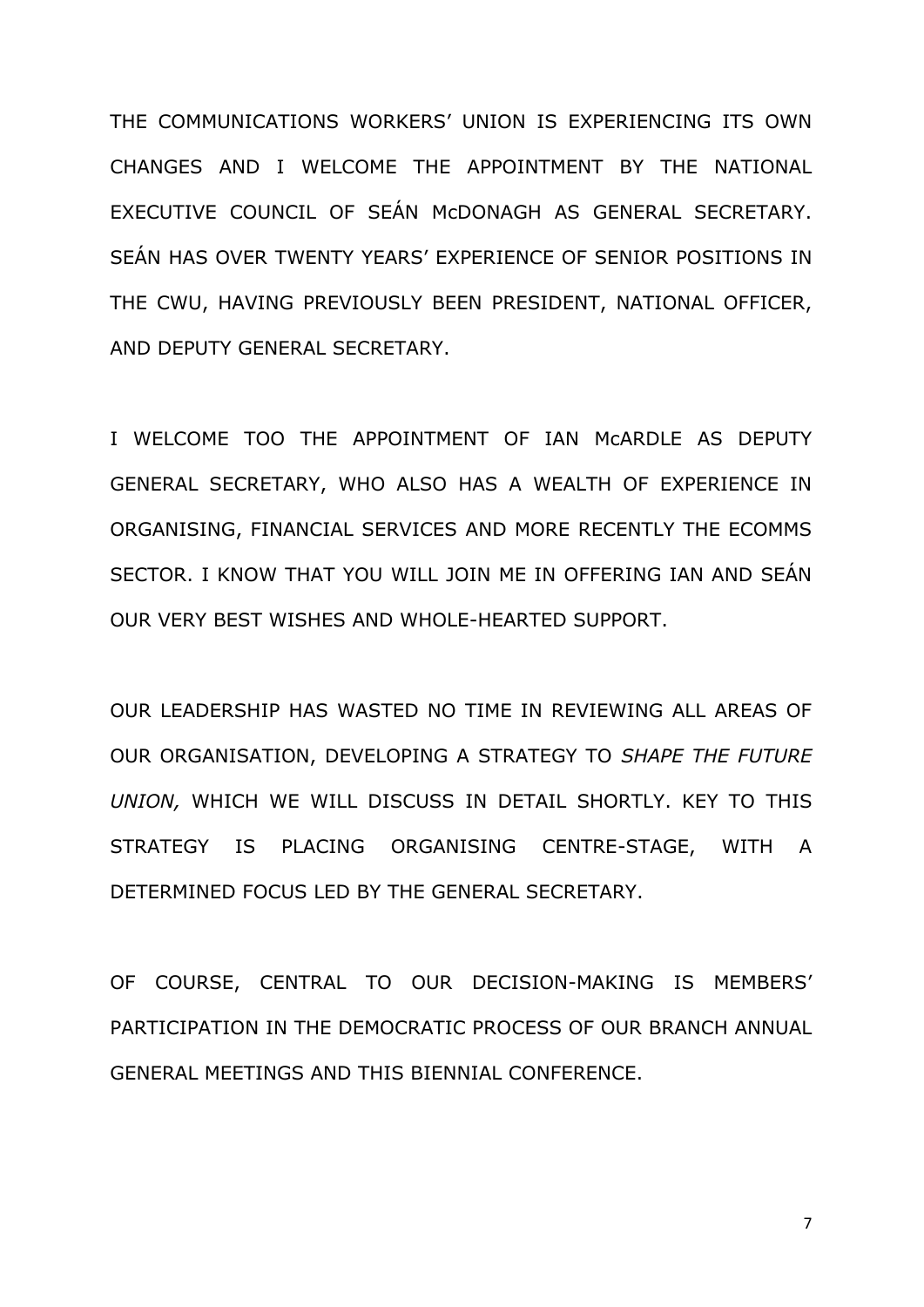WE IN THE TRADE UNION MOVEMENT MUST ENSURE THAT THERE IS DEMOCRACY IN THE WORKPLACE AND IN GREATER SOCIETY, AND IN OUR COLLABORATION WITH OUR TRADE UNION AFFILIATES NATIONALLY AND INTERNATIONALLY.

AS A WORKER-DIRECTOR IN AN POST, I EXPERIENCE FIRST-HAND THE ABILITY OF WORKER REPRESENTATIVES TO HAVE A SAY AND INFLUENCE THE DIRECTION OF THE COMPANY. IT IS A RIGHT WHICH WORKERS SHOULD HAVE AT EVERY LEVEL AND IT IS OUR RESPONSIBILITY TO DEDICATE ALL AVAILABLE RESOURCES TO SECURE THIS RIGHT TO COLLECTIVE BARGAINING FOR EVERY WORKER.

WHY SHOULD SOME WEALTHY OLIGARCH OR SHAREHOLDER ONLY HAVE THIS RIGHT?! SURELY A WORKER WHO GIVES EIGHT HOURS A DAY, FIVE DAYS A WEEK, FOR UP TO FORTY YEARS OF THEIR LIFE SHOULD HAVE THEIR VOICE HEARD AT EVERY LEVEL, INCLUDING THE HIGHEST DECISION-MAKING COMMITTEE IN A COMPANY – THE BOARD.

I HAVE TAKEN IMMENSE PRIDE IN BEING ELECTED PRESIDENT OF OUR GREAT UNION – THE COMMUNICATIONS WORKERS' UNION – PARTICULARLY OVER THE PAST TWO YEARS WHERE YOU, THE MEMBERS, HAVE GONE ABOUT YOUR DAILY WORK DUTIES SELFLESSLY, HEROICALLY AND SOMETIMES IN DANGEROUS SITUATIONS. I SALUTE YOU AND THANK YOU.